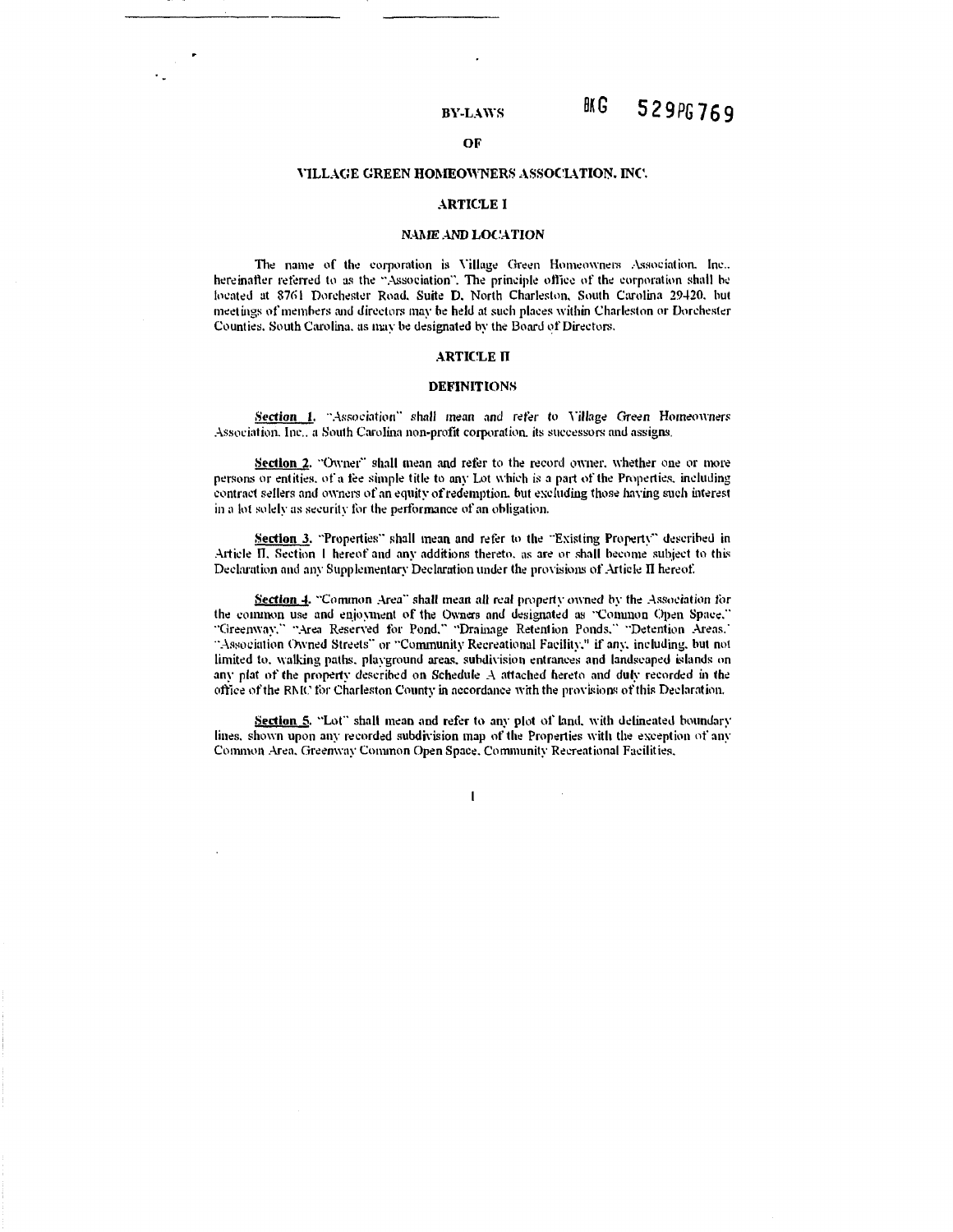#### BN G 529PG770

Playground Areas, Detention Areas, streets or ponds shown on any recorded map. In the event any Lot is increased or decreased in size by resubdivisions, through recordation of new subdivision plate, any such newly platted lot shall thereafter constitute a lot for the purposes of this Declaration.

Section 6. "Declarant" shall mean and refer to Centex Real Estate Corporation, and shall also mean and refer to any person, firm or corporation which shall hereafter become vested, at any given time, with title to two or more undeveloped lots for the purpose of causing residence building(s) to be constructed thereon, and any such successor in title to Centex Real Estate Corporation, shall be a Declarant during such period of time as said lots are undeveloped, developed but unconveyed, or improvements constructed thereon are unoccupied, but only during such period.

Section 7, "Member" shall mean and refer to every person or entity who holds membership in the Association.

Section 8. "Single-Family Detached Home" shall mean and refer to a single-family residence which is not attached to any other single-family residence.

## **ARTICLE III**

#### MEMBERSHIP AND VOTING RIGHTS

Section 1. Every Owner of a Lot which is subject to assessment shall be a member of the Association. Membership shall be appurtenant to and may not be separated from ownership of any lot which is subject to assessment.

Section 2. The voting rights of the membership shall be appurtenant to the Ownership of the lots. There shall be two classes of lots with respect to voting rights:

(a) Class A Lot. Class A Lots shall be all lots except Class B Lots as the same are hereinafter defined. The voting rights appurtenant to the Class A Lots shall be as follows:

(1) Single-Family Detached Homes. The owner of each lot designated as a lot on which a single-family detached home is or may be constructed shall be entitled to one (1) vote.

(b) Class B Lots. Class B Lots shall be all lots owned by Declarant which have not been converted to Class A Lots as provided in paragraphs (1) or (2) below, the Declarant shall be entitled to three (3) votes for each Class B Lot owned by Declarant.

The Class B Lots shall cease to exist and shall be converted to Class A Lots:

 $\overline{2}$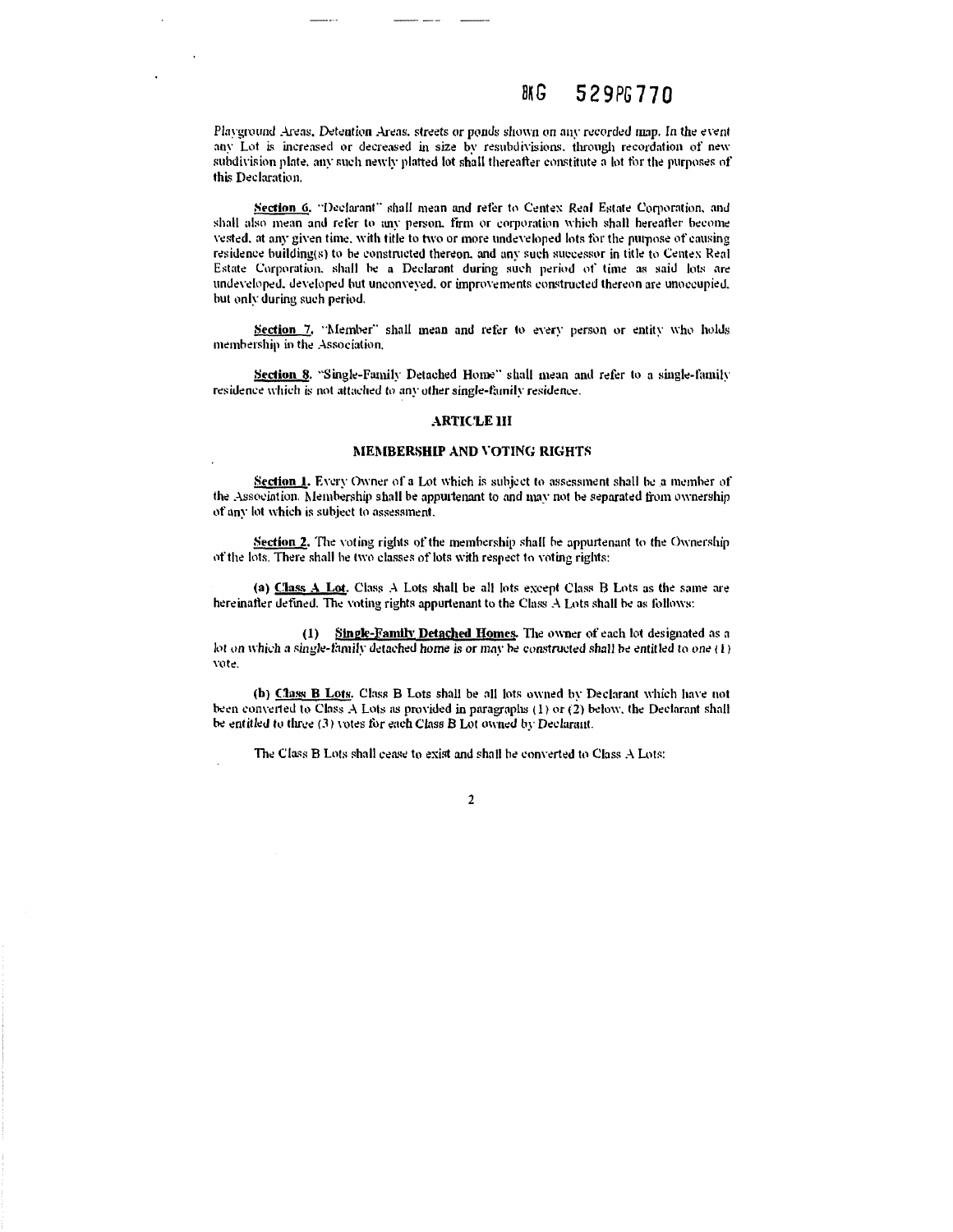#### BK<sub>G</sub> 529PG771

(1) When the total number of votes appurtenant to the Class A Lots equals the total number of votes appurtenant to the Class B Lots; provided, that the Class B Lots shall be reinstated with all rights privileges and responsibilities, if after conversion of the Class B Lots to Class A Lots hereunder, additional land containing lots is annexed to the existing property pursuant to Article II, Section 2 hereof; or

> $(2)$ On December 31, 2000, whichever event shall last occur.

When the Class B Lots cease to exist and are converted to Class A Lots, Declarant shall have the same voting rights as other owners of Class A lots.

#### **ARTICLE IV**

## PROPERTY RIGHTS

Section 1. Owners' Easements of Enjoyment. Except as limited by Section 2 of this Article IV, every Owner shall have a right and easement of enjoyment in and to the Common Area established initially and in all future Stages or Sections of the development, which right and easement shall be appurtenant to and shall pass with the title to every lot, subject to the following provisions:

(a) the right of the Association to charge reasonable admission and other fees for the use of any recreational facility situated upon the Common Area and to limit the use of said recreational facilities to Owners who occupy a residence on the Properties, and to their families, tenants, contract purchasers and guests as provided in Section 2 of this Article IV:

(b) the right of the Association to suspend the voting rights and rights of an Owner to the use of the recreational facilities for any period during which any assessment against his lot remains unpaid; and for *L* period not to exceed sixty (60) days for any infraction of its published rules and regulations.

co the right of the Association to dedicate or transfer all or any part of the Common Area to any public agency, authority, or utility for such purposes and subject to such conditions as may be agreed to by the members. No such dedication or transfer shall be effective unless the members entitled to at least two-thirds (2/3) of the votes appurtenant to all Class A Lots and at least two-thirds  $(2\ 3)$  of the votes appurtenant to all Class  $\overline{B}$  Lots agree to such dedication or transfer and signify their agreement by a signed and recorded written document, provided that the subsection shall not preclude the Board of Directors of the Association from granting easements for the installation and maintenance of sewage, utilities, including CATV, and drainage facilities upon, over, under and across the Common Area without the assent of

 $\overline{\mathbf{3}}$ 

 $\overline{a}$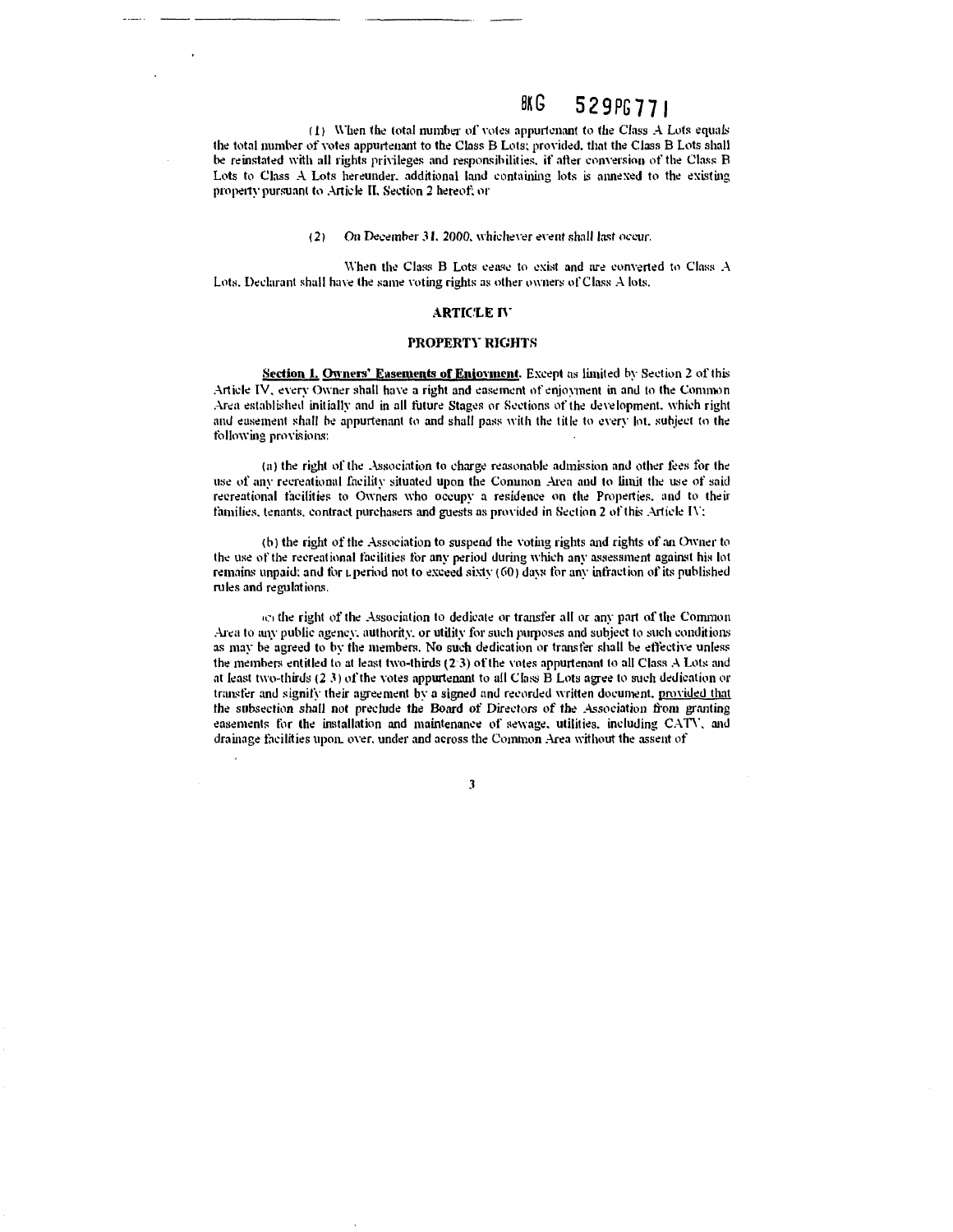the membership when such easements, in the opinion of said Board, are requisite for the convenient use and enjoyment of the Properties.

(d) the right of the Association, with the assent of members entitled to at least twothirds (2.3) of the votes appurtenant to each class of lot (Class A and B), to mortgage, pledge. deed in trust, or otherwise hypothecate any or all of its real or personal property as security for money borrowed or debts incurred.

#### Section 2. Delegation of Use.

(a) Family. The right and easement of enjoyment granted to every Owner in Section 1 of this Article may be exercised by members of the Owner's family who occupy the residence in Dorchester County, South Carolina. Members are responsible for the conduct of his family and guests.

(b) Tenants. The right and easement of enjoyment granted to every Owner in Section 1 of this Article may be delegated by the Owner to his tenants or contract purchasers who occupy a residence within the Properties, or a portion of said residence, as their principal residence in Dorchester County, South Carolina.

(c) Guests. Recreational facilities located on common areas situated upon the Properties may be utilized by guests of Owners, tenants or contract purchasers subject to such rules and regulations governing said use of the Association as may be established by the Board of Directors.

#### **ARTICLE V**

## **MEETING OF MEMBERS**

Section 1. Annual Meetings. The first annual meeting of the members shall be held within one year from the date of incorporation of the Association but no later than the third Wednesday in January 1995, and each subsequent regular annual meeting of the members shall be held on the third Wednesday in January of each year thereafter.

Section 2. Special Meetings. Special meetings of the members may be called at any time by the President. Secretary or majority of the members of the Board of Directors, or upon written request of the members entitled to one-fourth  $(1, 4)$  of the votes appurtenant to Class A Lots

Section 3. Substitute Annual Meeting. If the annual meeting shall not be held on the day designated by these Bylaws, a Substitute Annual Meeting may be called in accordance with Section 2 of this Article. A meeting so called shall be designated and treated for all purposes as the Annual Meeting.

 $\overline{4}$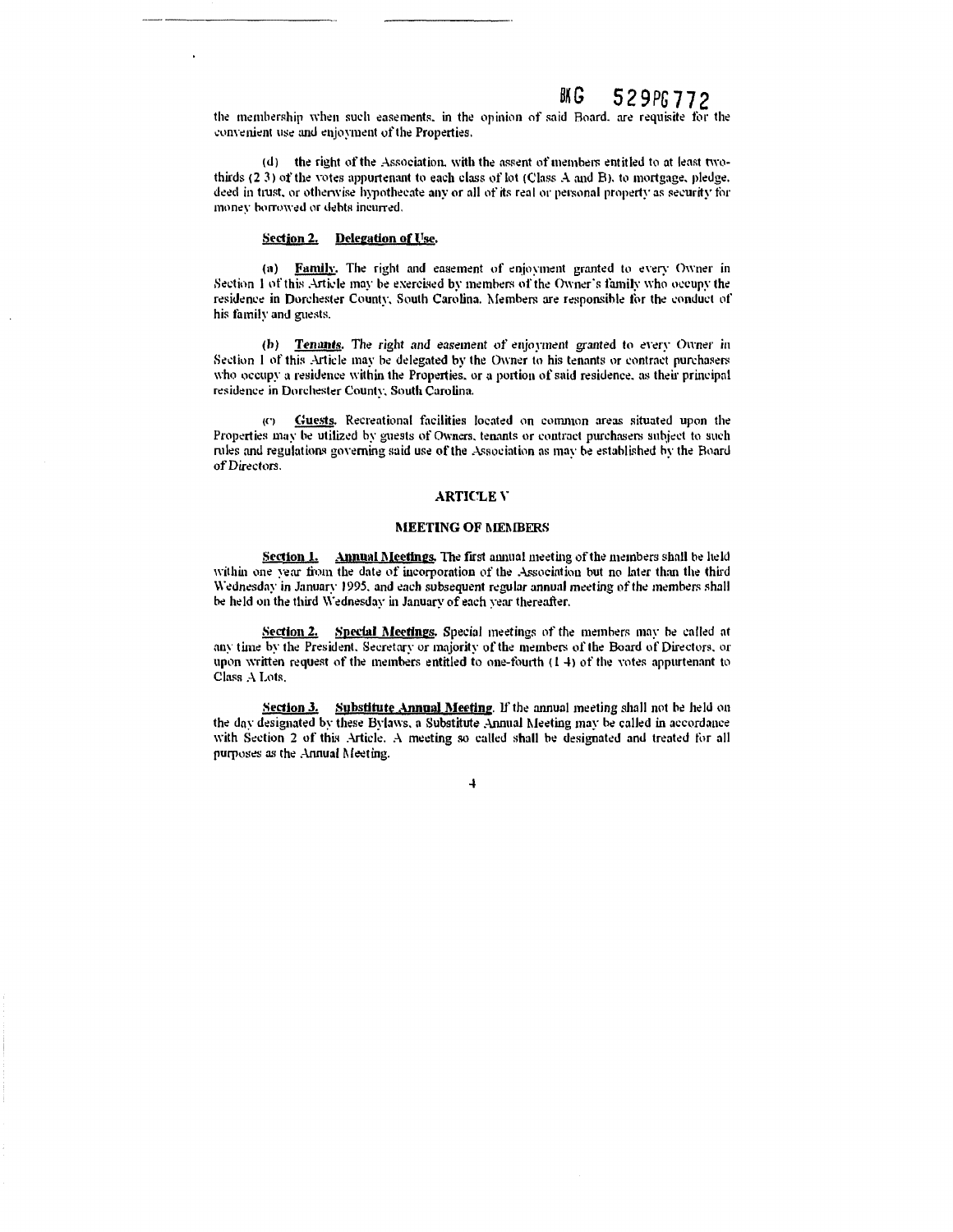Section 4. Place of Meetings. All meetings of the members shall be held at such place. within Charleston or Dorchester County, South Carolina, as shall be determined by the Board of Directors of the Association.

Section 5. Notice of Meeting, Written notice of each meeting of the members shall be given by, or at the direction of, the Secretary or person authorized to call the meeting, by mailing a copy of such notice, postage prepaid, or by hand delivery, not lees than 15 days nor more than 50 days before the date of the meeting to each member entitled to vote thereat. addressed to the member's address last appearing on the books of the Association, or supplied by such member to the Association for the purpose of notice. Such notice shall specify the place, day and hour of the meeting, and, in the case of a special meeting, the exact purposes of the meeting, including the text of any proposals to be voted on at such special meeting. Waiver by a member in writing of the notice required herein signed by him before or after such meeting, shall be equivalent to the giving of such notice.

Section 6. Ouorum. The presence at the meeting of members entitled to cast, or of proxies entitled to east, ten percent  $(10^{\circ} \text{e})$  of the votes appurtenant to each Class of Lots (Class A and Class B) shall constitute a quorum for any action except as otherwise provided in the Articles of Incorporation, the Declaration, or these By-Laws. If, however, such quorum shall not be present or represented at any meeting, the members entitled to yote thereat shall have power to adjourn the meeting from time to time, without notice other than announcement at the meeting, until a quorum as aforesaid shall be present or be represented.

Section 7, Proxies. At all meetings of members, each member may vote in person or by proxy. All proxies shall be in writing and filed with the Secretary. Every proxy shall be revocable and shall automatically cease upon conveyance by the member of his Lot.

Section 8. Informal Action by Members. Any action which may be taken at a meeting of the members may be taken without a meeting if a consent in writing, setting forth the action so taken shall be signed by all of the persons who would be entitled to vote upon such action at a meeting, and filed with the Secretary of the Association to be kept in the Association minute hook.

Section 9. **Parlimentary Procedures.** At all meetings. "Roberts Rules of Order, Revised" shall govern for any questions of procedure not covered by the Bylaws.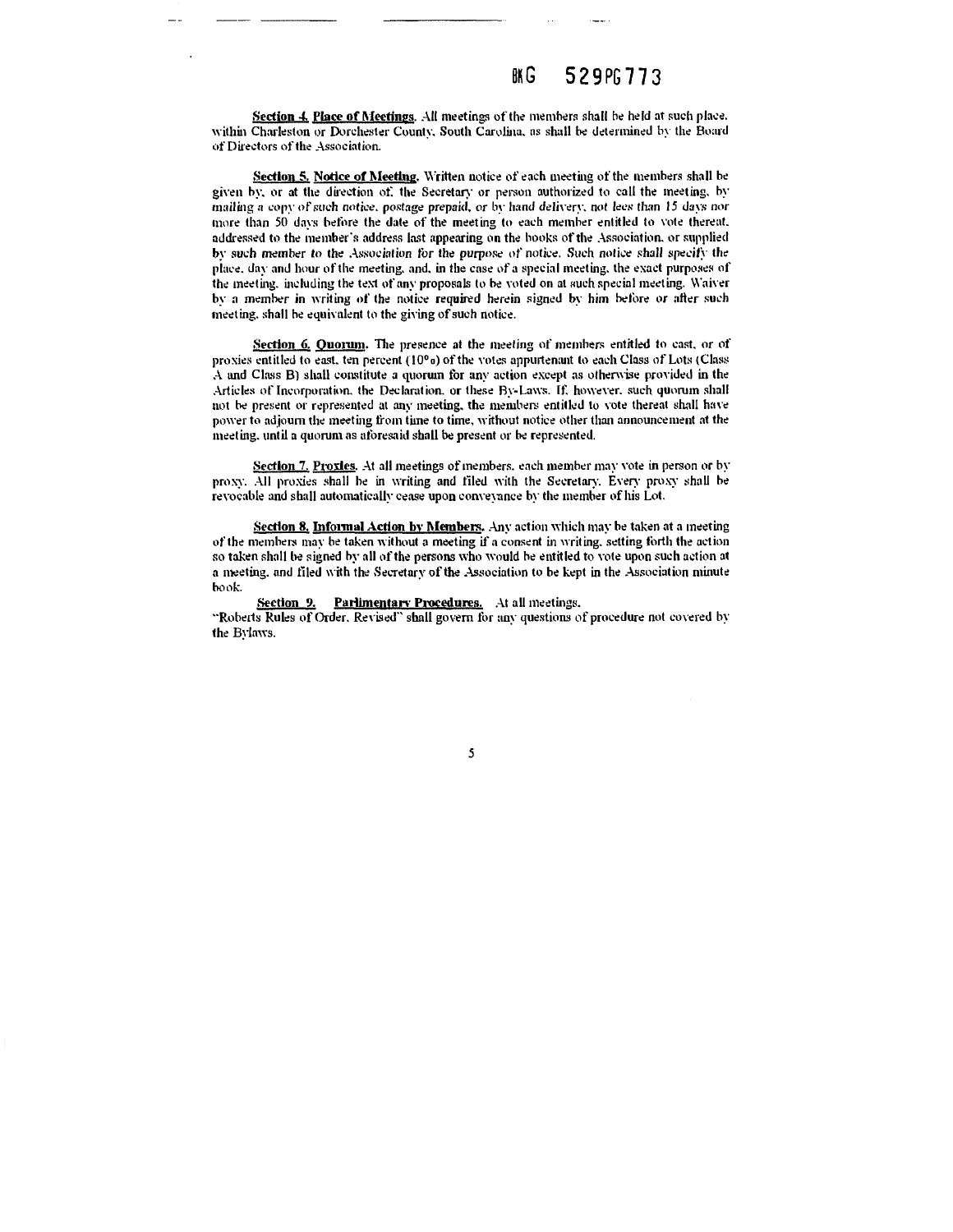#### BK G 529PG77L

## **ARTICLE VI**

#### **BOARD OF DIRECTORS**

Section 1. General Powers. The business and affairs of the Association shall be managed by a Board of Directors.

Section 2. Number. Term and Qualification. The number of directors of the Association shall be three until the first annual meeting of the Association. Thereafter the Board shall consist of at least three (3) Directors and not more than nine (9) Directors. At the first annual meeting the members shall elect one director to serve for a term of one vear, one director to serve for a term of two years and one director to serve for a term of three years. At each annual meeting thereafter the members shall elect the number of directors needed to fill the vacancy or vacancies created by the director or directors whose term(s) are expiring to serve for a term of three years. Each director shall hold office until his death, resignation, retirement, removal, disqualification, or his successor is elected and qualifies. Directors need not be members of the Association.

Section 3. Successive Term and Re-election.  $A$  Class  $A$  member of the Association may not be elected to successive three-year terms on the Board. This shall not prevent the reelection of the three directors elected at the first Annual Meeting to serve the initial one-year term and two-year terms. A Class A member may be re-elected to the Board after a minimum of one year as a non-member of the Board.

Section 4. Nomination. Nomination for election to the Board of Directors shall be made by a Nominating Committee. Nominations may also be made from the floor at the annual meeting. The Nominating Committee shall consist of a Chairman, who shall be a member of the Board of Directors, and two or more members of the Association. The Nominating Committee shall be appointed by the Board of Directors prior to each annual meeting of the members, to serve from the close of such annual meeting until the close of the next annual meeting and such appointment shall be announced at each annual meeting. The Nominating Committee shall make as many nominations for election to the Board of Directors as it shall in its discretion determine, but not less than the number of vacancies that are to be filled. Such nominations may be made from among members or non-members.

Section 5. Election. Except as provided in section of this Article, the directors shall be elected at the annual meeting of the members, by secret written ballot. At such election the members or their proxies may cast, in respect to each vacancy, as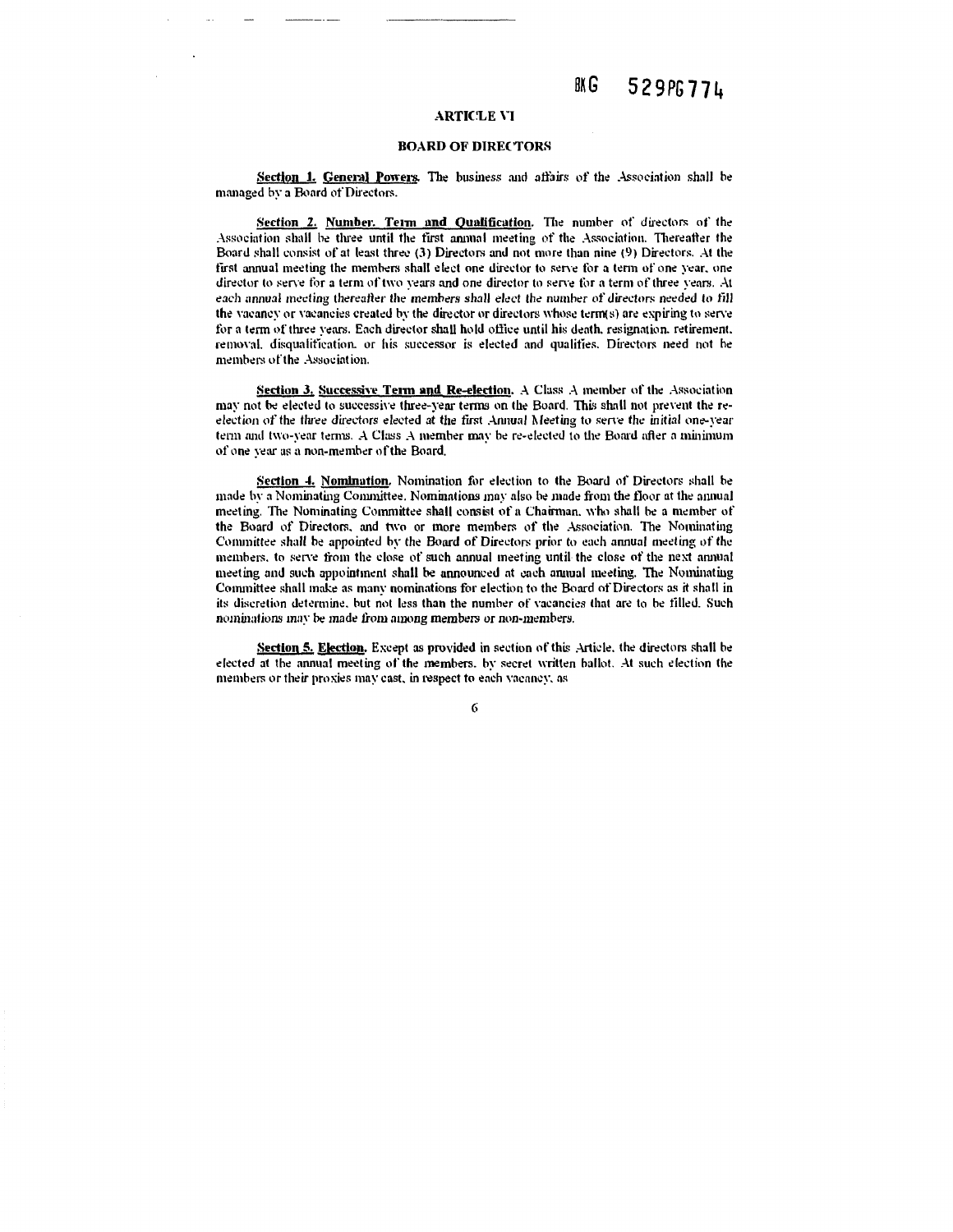Section 6. Removal. Any director may be removed from the Board, with or without cause, by a majority yote of the members of the Association.

Section 7, Vacancies. A vacancy occurring in the Board of Directors may be filled by the selection by the remaining directors of a successor who shall serve for the unexpired term of his predecessor. The members may elect a director at any time to fill any vacancy not filled by the directors.

Section 8. Compensation. No director shall receive compensation for any service he may render to the Association in the capacity of director. However, any director may be reimbursed for his actual expenses incurred in the performance of his duties.

Section 9. Bonds. The Board of Directors may by resolution require any or all officers. agents and employees of the Association to give a bond to the Association with sufficient sureties conditioned on the faithful performance of the duties of their respective offices or positions and to comply with such other conditions as may from time to time be required by the .<br>Board of Directors.

#### **ARTICLE VII**

#### **MEETINGS OF DIRECTORS**

Section 1. Regular Meetings. Regular meetings of the Board of Directors shall be held monthly without notice, at such place and hour as may be fixed from time to time by resolution of the Board. Should said meeting fall upon a legal holiday, then that meeting shall be held at the same time on t1 mext day which is not a legal holiday.

Section 2. Special Meetings. Special meetings of the Board of Directors shall be held when called by the President of the Association, or by any two directors, after not less than three (3) days' notice to each director.

Section 3. Quorum. A majority of the number of directors shall constitute a quorum for the transaction of business. Every act or decision done or made by a majority of the directors present at a duly held meeting at which a quorum is present shall be regarded as the act of the Board.

Section 4. Informal Action by Directors. Action taken by a majority of the directors without a meeting is nevertheless Board action if written consent to the action in question is signed by all the directors and filed with the minutes of the preceedings of the Board, whether done before or after the action so taken.

 $\overline{7}$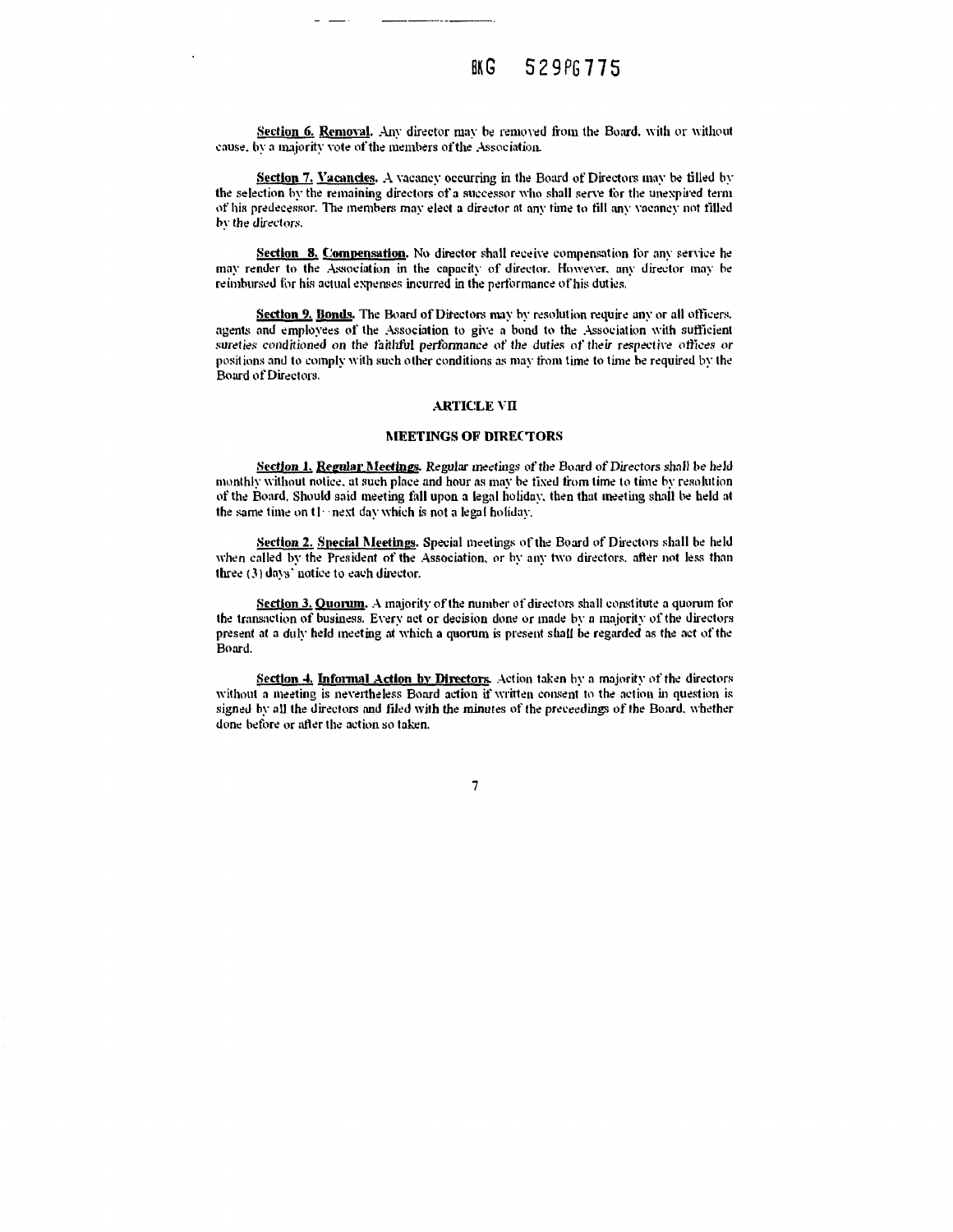Section 5. Chairman. A Chairman of the Board of Directors shall be elected by the directors and shall preside over all Board meetings until the President of the Association is elected. Thereafter, the President shall serve as Chairman. In the event there is a vacancy in the office of the Presidency, a Chairman shall be elected by the Board of Directors to serve until a new President is elected.

Section 6. Parliamentary procedures. At all meetings 'Roberts Rules of Order. Revised" shall govern for any question of procedure not covered by the Bylaws.

## **ARTICLE VIII**

## POWERS AND DUTIES OF THE BOARD OF DIRECTORS

#### Section 1. Powers. The Board of Directors shall have power to:

(a) adopt and publish rules and regulations governing the use of the Common Area and facilities, and the personal conduct of the members and their guests thereon, and to establish penalties for the infraction thereof;

(b) suspend the voting rights and right to use the recreational facilities of a member during any period in which such member shall be In default in the payment of any assessment levied by the Association pursuant to the provisions of the Declaration. Such rights may also be suspended after notice and hearing, for a period not to exceed 60 days for infraction of published rules and regulations:

(c) exercise for the Association all powers, duties and authority vested in or delegated to this Association and not reserved to the membership by other provisions of these By-Laws, the Articles of Incorporation, or the Declaration:

(d) declare the office of a member of the Board of Directors to be vacant in the event such member shall be absent from three (3) consecutive regular meetings of the Board of Directors without good cause;

(e) employ a manager, an independent contractor, or such other employees as they deem necessary, and to prescribe their duties, and contract with a management company to manage the operation of the Association, and in the event a contract is entered into with a management company, such contract must be terminable by the Board of Directors without cause or penalty on thirty (30) days of lees notice and any management contract made with the Declarant shall be for a period not to exceed three years;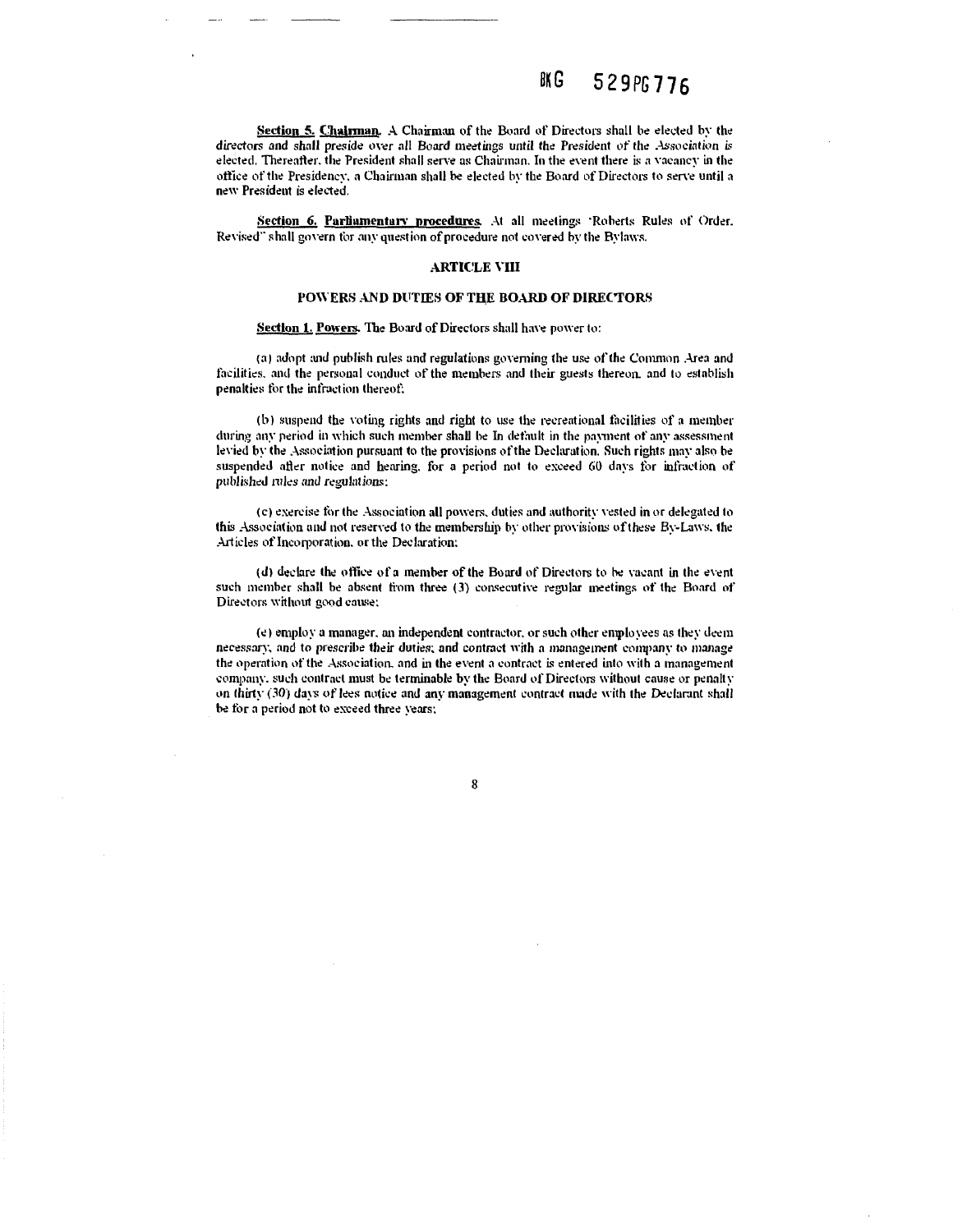employ attorneys to represent Association when deemed necessary;  $(f)$ 

grant easements for the installation and maintenance of sewerage, utilities or  $(2)$ drainage facilities, upon, over, under and across the Common Area without the assent of the membership when such easements are requisite for the convenient use and enjoyment of the properties; and

appoint and remove at pleasure all officers, agents and employees of the th). Association, prescribe their duties, fix their compensation, and require of them such security or fidelity bond as it may deem expedient.

Section 2. Duties. It shall be the duty of the Board of Directors to:

cause to be kept a complete record of all its acts and corporate affairs and to  $(a)$ present a statement thereof to the members at the annual meeting of the members, or at any special meeting when such statement is requested in writing by members entitled to at least one-fourth (14) of the votes appurtenant to Class A Lots.

supervise all officers, agents and employees of this Association, and to see that  $(b)$ their duties are properly performed:

as more fully provided in the Declaration, to:  $\left( c\right)$ 

(1) fix the amount of the annual assessment against each Unit at least thirty (30) days before January 1 of each year.

(2) send written notice of each assessment to every Owner subject thereto at least fifteen (15) days and before January 1 of each year;

(3) foreclose the lien against any property for which assessments are not paid within thirty (30) days after due date or to bring an action at law against the owner personally obligated to pay the same.

Issue, or to cause an appropriate officer to issue, upon demand by any person, a  $(d)$ certificate setting forth whether or not any assessment has been paid. A reasonable charge may be made by the Board for the issuance of these certificates. If a certificate states an assessment has been paid, such certificates shall be conclusive evidence of such payment;

procure and maintain adequate liability Insurance covering the Association in an  $(e)$ amount not less than \$1,000,000.00 and adequate hazard insurance on the real and personal property owned by the Association;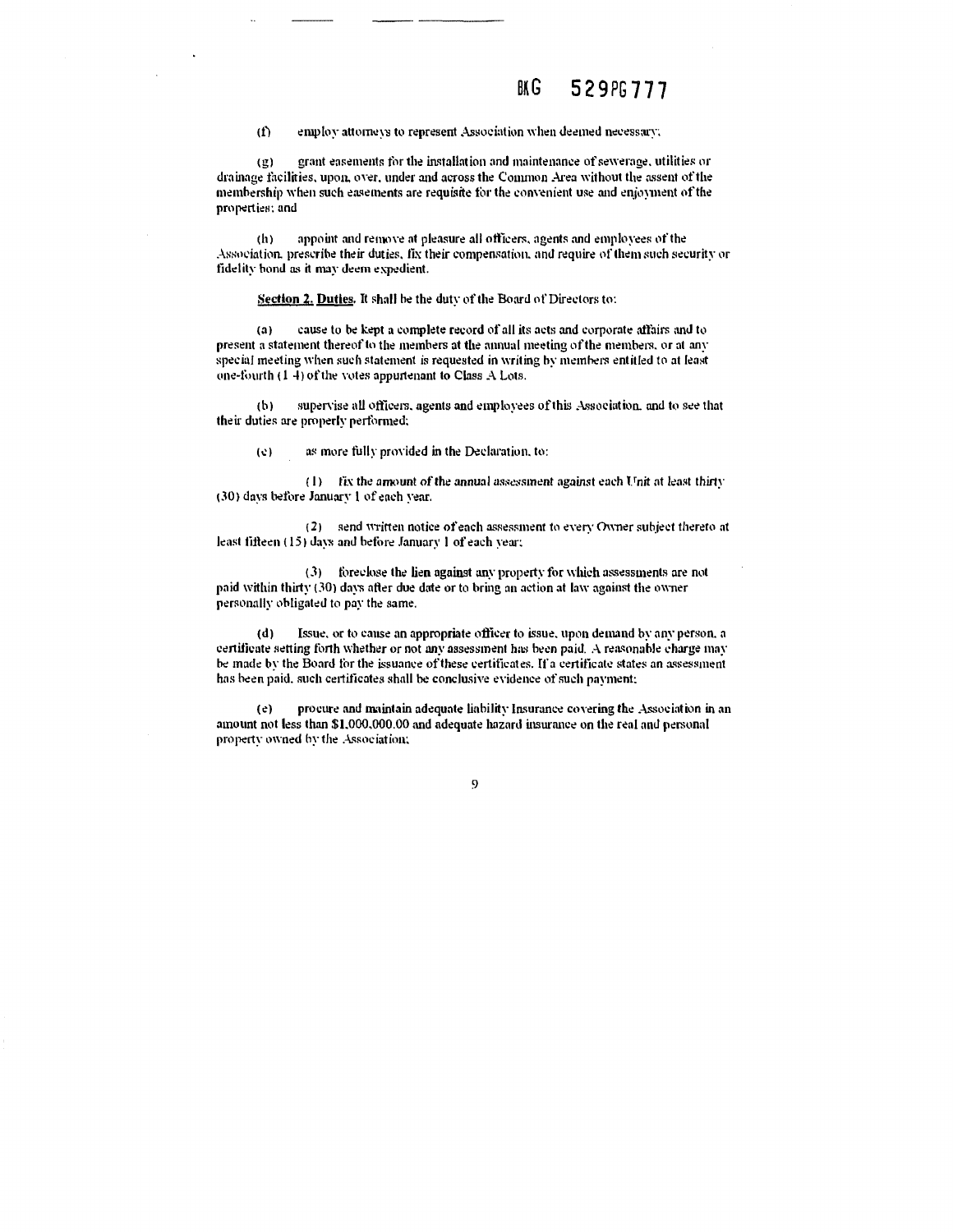$(f)$ cause all officers or employees having fiscal responsibilities to be bonded, as it may deem appropriate;

cause the Common Area and all facilities erected thereon to be maintained; and  $(g)$ 

 $(h)$ cause individual properties to be maintained if required by the Declaration.

## **ARTICLE IX**

## **OFFICERS AND THEIR DUTIES**

Section 1. Enumeration of Offices. The officers of this Association shall be a president and vice-president, who shall at all times be members of the Board of Directors, a secretary, and a treasurer, and such other officers as the Board may from time to time by resolution create.

Section 2. Election of Officers. The election of officers shall take place at the first meeting of the Board of Directors following each annual meeting of the members.

Section 3. The officers of this Association shall be elected annually by the Board and each shall hold office for one (1) year unless he shall sooner resign, or shall be removed, or be otherwise disqualified to serve.

Section 4. Special Appointments. The Board may elect such other officers as the affairs of the Association may require, each of whom shall hold office for such period, have such authority, and perform such duties as the Board may, from time to time, determine.

Section 5. Resignation and Removal. Any officer may be removed from office with or without cause by the Board. Any officer may resign at any time giving written notice to the Board, the president or the secretary. Such resignation shall take effect on the date of receipt of such notice or at any later time specified therein, and unless otherwise specified therein, the acceptance of such resignation shall not be necessary to make it effective.

Section 6. Vacancies. A vacancy in any office may be filled by appointment by the Board. The officer appointed to such vacancy shall serve for the remainder of the term of the officer he replaces.

Section 7. Multiple Offices. The offices of secretary and treasurer may be held by the same person. No person shall simultaneously hold more than one of any of the other offices except in the case of special offices created pursuant to Section 4 of this Article.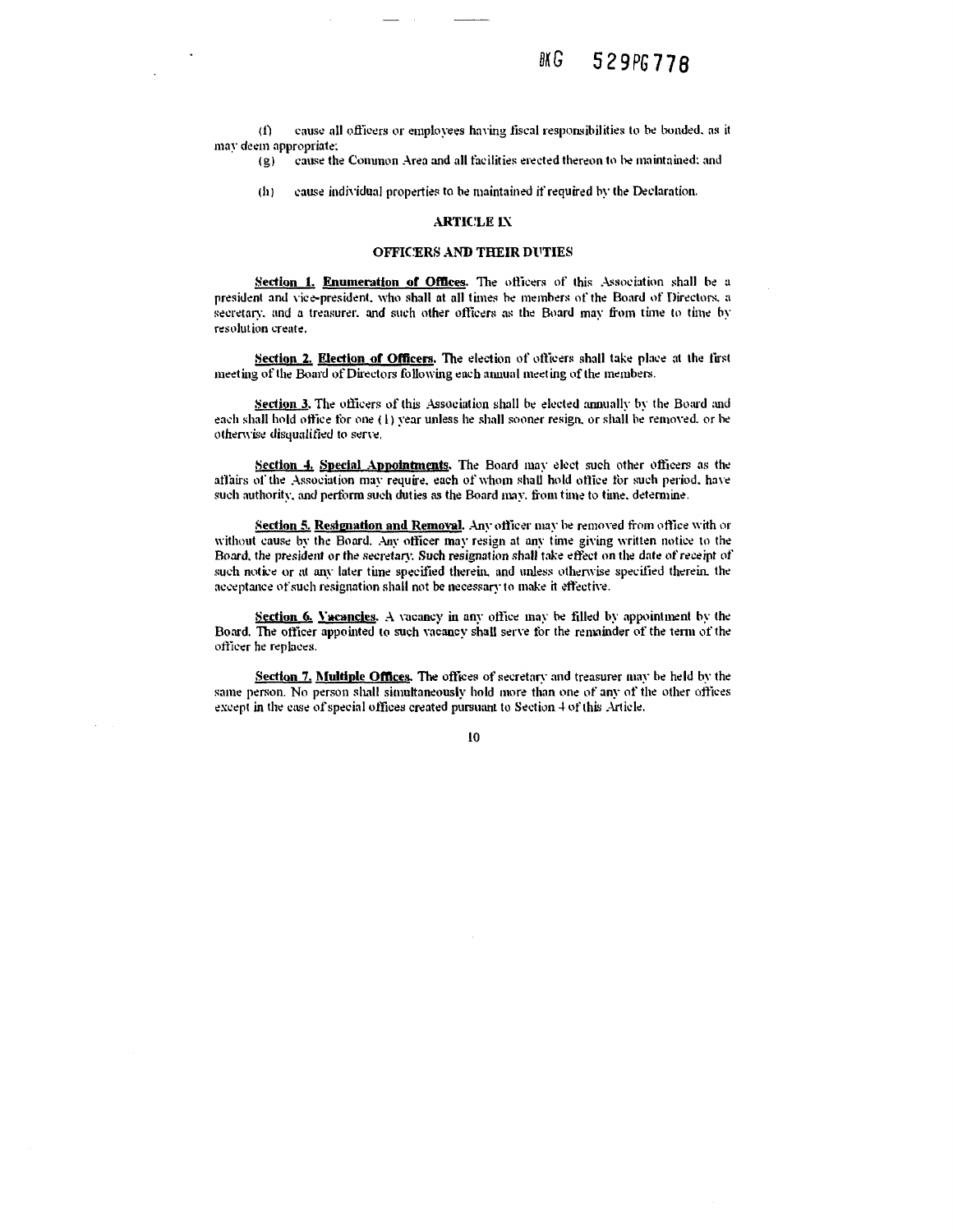## Section 8. Duties. The duties of the officers are as follows:

#### President

(a) The president shall preside at all meetings of the Board of Directors; shall see that orders and resolutions of the Board are carried out; shall sign all leases, mortgages, deeds and other written instruments and shall sign all promissory notes and in the absence of the Treasurer shall sign all checks.

#### **Vice-President**

(b) the vice-president shall act in the place and stead of the president in the event of his absence, inability or refusal to act, and shall exercise and discharge such other duties as may be required of him by the Board.

#### **Secretary**

(c) The secretary shall record the votes and keep the minutes of all meetings and proceedings of the Board and of the members; keep the corporate seal of the Association and affix it on all papers requiring said seal; serve notice of meetings of the Board and of the members; keep appropriate current records showing the members of the Association together with their addresses, and shall perform such other duties as required by the Board.

#### **Treasurer**

(d) The treasurer shall receive and deposit in appropriate bank accounts all monies of the Association and shall disburse such funds as directed by resolution of the Board of Directors: shall sign all checks of the Association; keep proper books of account; cause an annual audit of the Association books to be made by a public accountant at the completion of each fiscal year; and shall prepare an annual budget and a statement of income and expenditures to be represented to the membership at its regular annual meeting, and deliver a copy of each to the members.

#### **ARTICLE X**

#### **COMMITTEES**

The Association shall appoint a Nominating Committee, as provided in these By-Laws. In addition, the Board of Directors shall appoint other committees as deemed appropriate in carrying out its' purpose. The Board of Directors making the appointment of a committee shall designate a chairman of said committee.

#### $\mathbf{11}$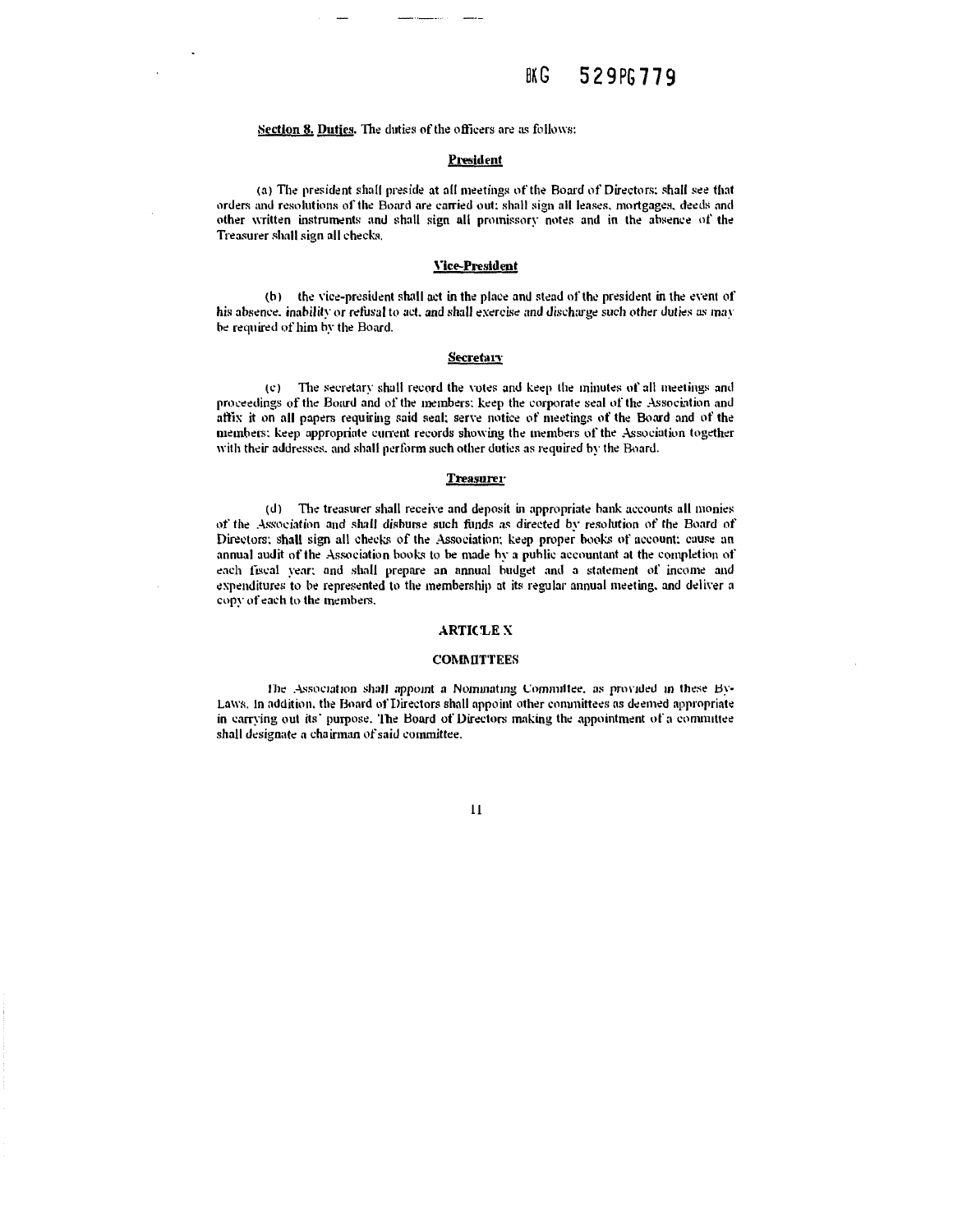## **ARTICLE XI**

#### **BOOKS AND RECORDS**

The books, records and papers of the Association shall at all times, during reasonable business hours, be subject to inspection by any number. The Declaration, the Articles of Incorporation and the By-Laws of the Association shall be available for inspection by any member at the principal office of the Association, where copies may be purchased at reasonable cost.

## **ARTICLE NII**

#### **ASSESSMENTS**

As more fully provided in Article  $V$  of the Declaration, each member is obligated to pay to the Association annual and special assessments which are secured by a continuing lien upon the property against which the assessment is made. Any assessments which are not paid within thirty (30) days after the due date, the assessment shall bear interest from the date of delinquency at the rate of Eight (8%) percent per annum, plus such late charge as may be established by the Board of Directors, and the Association may bring an action at law against the Owner personally obligated to pay the same or foreclose the lien against the property, and interest, costs, and reasonable attorneys fees of any such action shall be added to the amount of such assessment. No Owner may waive or otherwise escape liability for the assessments provided for herein by nonuse of the Common Area or abandonment of his Unit.

#### **ARTICLE XIII**

#### **CORPORATE SEAL**

The Association shall have a seal in circular form having within its circumference the words: Village Green Homeowners Association, Inc., South Carolina, 1993.

#### **ARTICLE XIV**

#### **AMENDMENTS**

Section 1. These By-Laws may be amended, at a regular or special meeting of the members, by a vote of a majority of a quorum of members present at a meeting duly called for such purpose in person or by proxy, except that the Federal Housing Administration or the Veterans Administration shall have the right to veto amendments while there is Class B membership.

Section 2. In the case of any conflict between the Articles of Incorporation and these By-Laws, the Articles shall control; and in the Declaration shall control.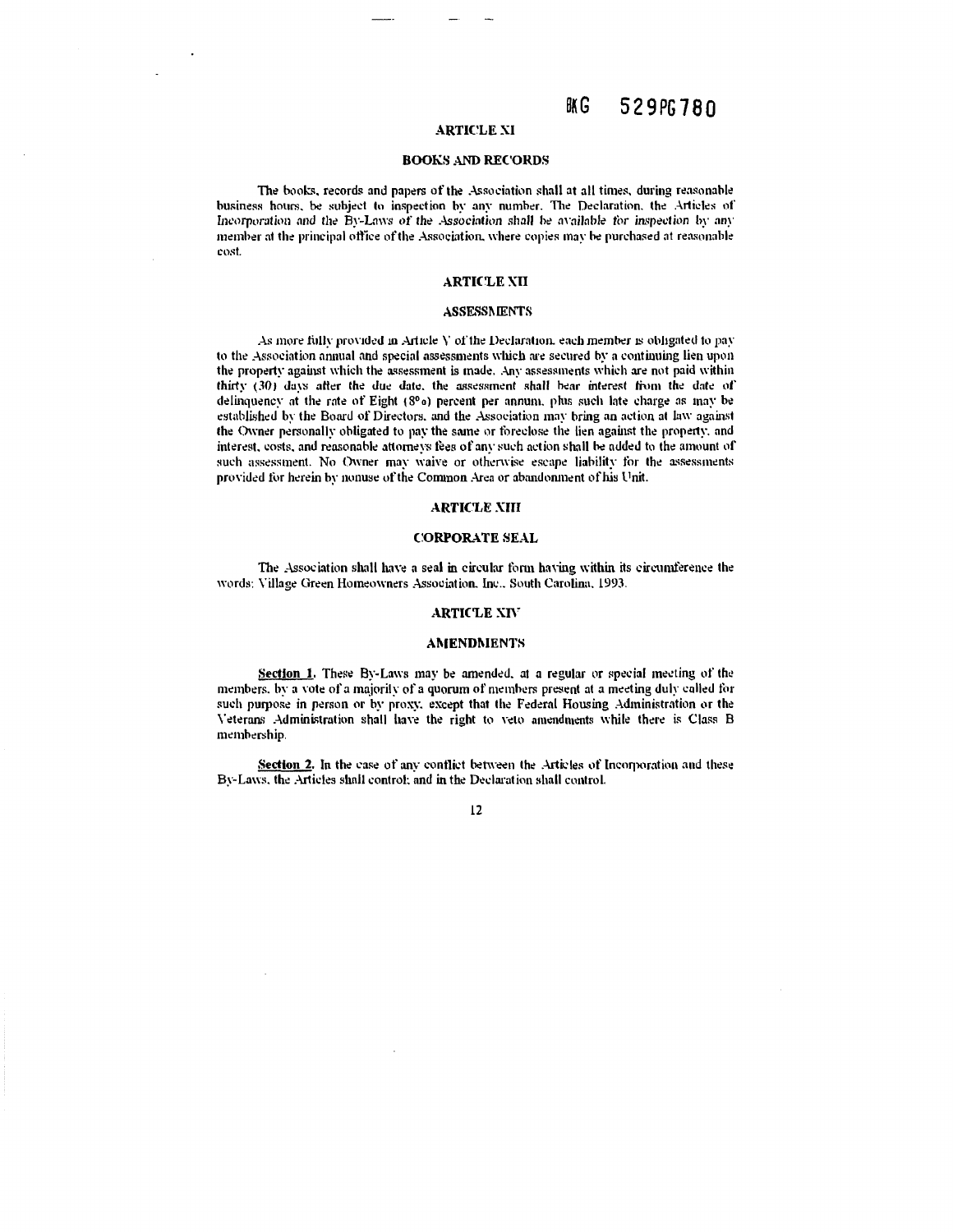#### 529PG781 BK G **ARTICLE XV**

## VIOLATION OF RULES AND REGULATIONS

Failure to abide by any Rules or Regulations published by the Association shall be grounds for an action, brought by the Association or any aggrieved Owner, to recover damages. or obtain injunctive and equitable relief, or both. In addition to these remedies, in the event of violation by an Owner of any rules or regulations, such Owner's voting rights and rights to use the recreational facilities may be suspended by the Board after a hearing at which the general requirements of due process shall be observed. The duration of such suspension shall be set by the Board and shall not exceed sixty days for each violation. Such hearing shall only be held by the Board after giving the Owner ten (10) days' prior written notice which specifies each alleged violation and sets the time, place and date of the hearing. A determination of the violation and the time of suspension or other sanction shall be made by a majority vote of the Board. The Owner shall have the right to appeal any adverse ruling of the Board and shall be entitled to a hearing de novo before the membership of the Association, at which the general requirements of due process shall be observed. Upon an appeal by an Owner of a decision by the Board, a special meeting shall be held within sixty (60) days from the decision by the Board, but the decision of the Board shall remain in effect unless overruled by a majority vote of the members present at the special meeting.

#### **ARTICLE XVI**

# **INDEMNIFICATION OF DIRECTORS AND OFFICERS**

Each director and officer of the Association, and each former director and officer of the Association, shall be indemnified by the Association against the costs and expenses reasonably incurred by him or her in connection with the defense of any pending or threatened action, suit or proceeding, criminal or civil, to which he or she is or may be made a party by reason of his or her being or having been such director or officer of the Association (whether or not he or she is a director or officer at the time of incurring such costs and expenses), except with respect to matters as to which he or she shall be adjudged in such action, suit or proceeding to be liable for willful misfeasance or malfeasance in the performance of his or her duty as such director or officer. In case of the settlement of any action, suit or proceeding to which any director or officer of the Association, or any former director or officer or the Association, is made a party or which may be threatened to be brought against him or her by reason of his or her being or having been a director or officer of the Association, he or she shall be indemnified by the Association against the costs and expenses (including the cost of settlement) reasonably incurred by him or her in connection with such action, suit or proceeding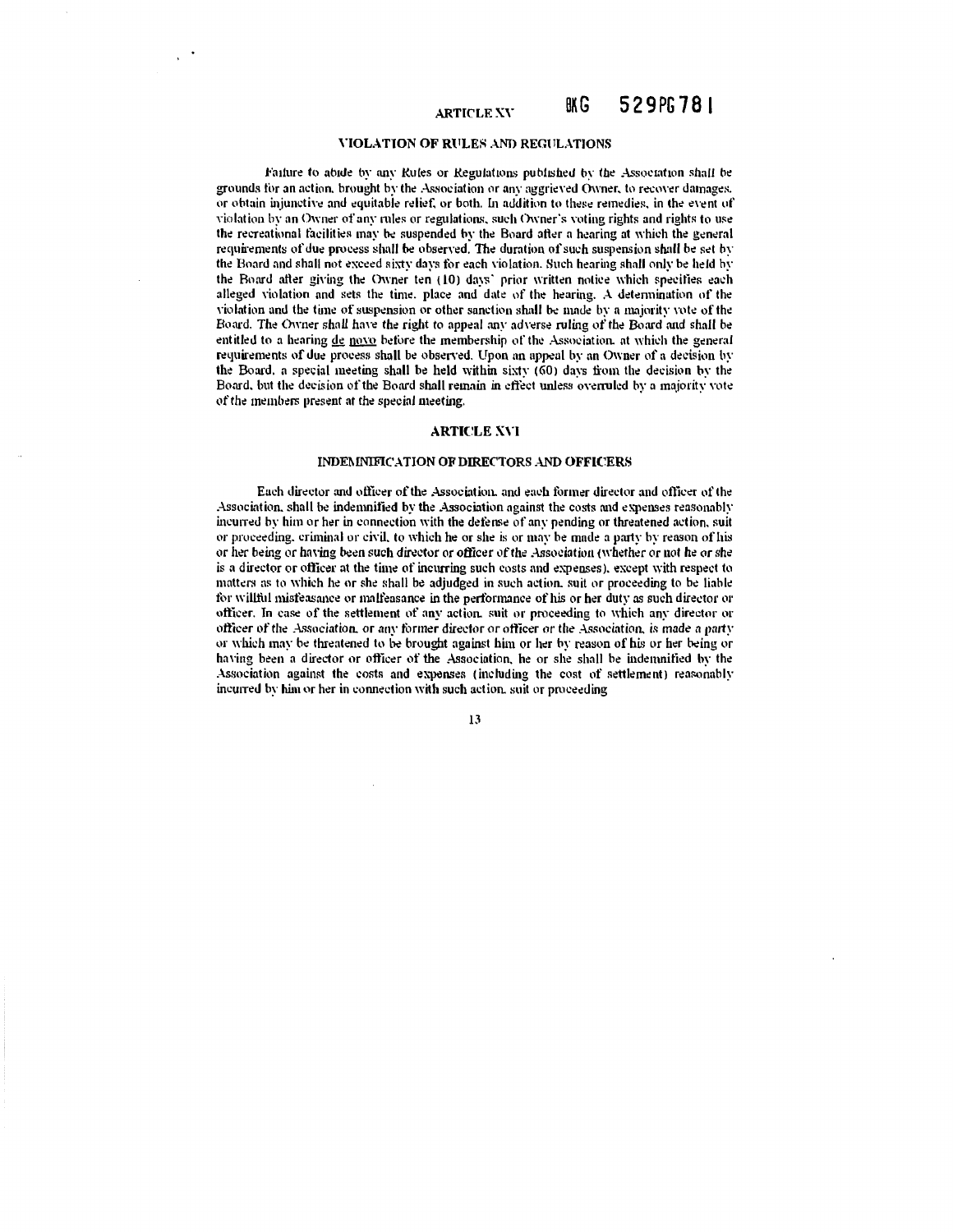(whether or not he or she is a director or officer at the time of incurring such costs and expenses) to the extent that such costs and expenses are not reimbursed as part of the settlement, if (a) the Association shall be advised by independent counsel that, in such counsel's opinion, such director or officer did not commit willful misfeasance or malfeasance in the performance of his or her duty as such director or officer with respect to the matters covered by such action, suit or proceeding, and the cost to the Association of indemnifying such director or officer (and all other directors and officers, if any, entitled to indemnification hereunder in such case) if such action, suit or proceeding were carried to a final adjudication in their favor could reasonably be expected to exceed the amount of costs and expenses to be reimbursed to such directors and officers as a result of such settlement, or (b) disinterested Association members entitled to exercise a majority of the voting power shall, by vote at any annual or special meeting of the Association, approve such settlement and the reimbursement to such director or officer of such costs and expenses. The phrase "disinterested members" shall mean members of the Association other than (i)any director or officer of the Association who at the time is or may be entitled to indemnification pursuant to the foregoing provisions, (ii) any corporation or organization of which any such director or officer owns of record or beneficially ten percent  $(10<sup>0</sup>)$  or more of any class of voting securities, (iii) any firm of which such director or officer is a partner, and (iv) any spouse, child, parent, brother or sister of any such director or officer. The foregoing rights of indemnification shall inure to the benefit of the heirs and legal representative of each such director or officer, and shall not be exclusive of other rights to which any director or officer may be entitled as a matter of law or under the Declaration, any vote of the Association members or any agreement. The Board may purchase and maintain such Directors' and officers' Liability Insurance as it shall deem appropriate, and premiums for such insurance policies shall be deemed f or all purposes proper expenses of the Association.

 $\sim 10^{-1}$ 

#### **ARTICLE XVII**

#### **MISCELLANEOUS**

The fiscal year of the Association shall begin on the first day of January and end on the 31st day of December of every year, except that the first fiscal year shall begin on the date of incorporation.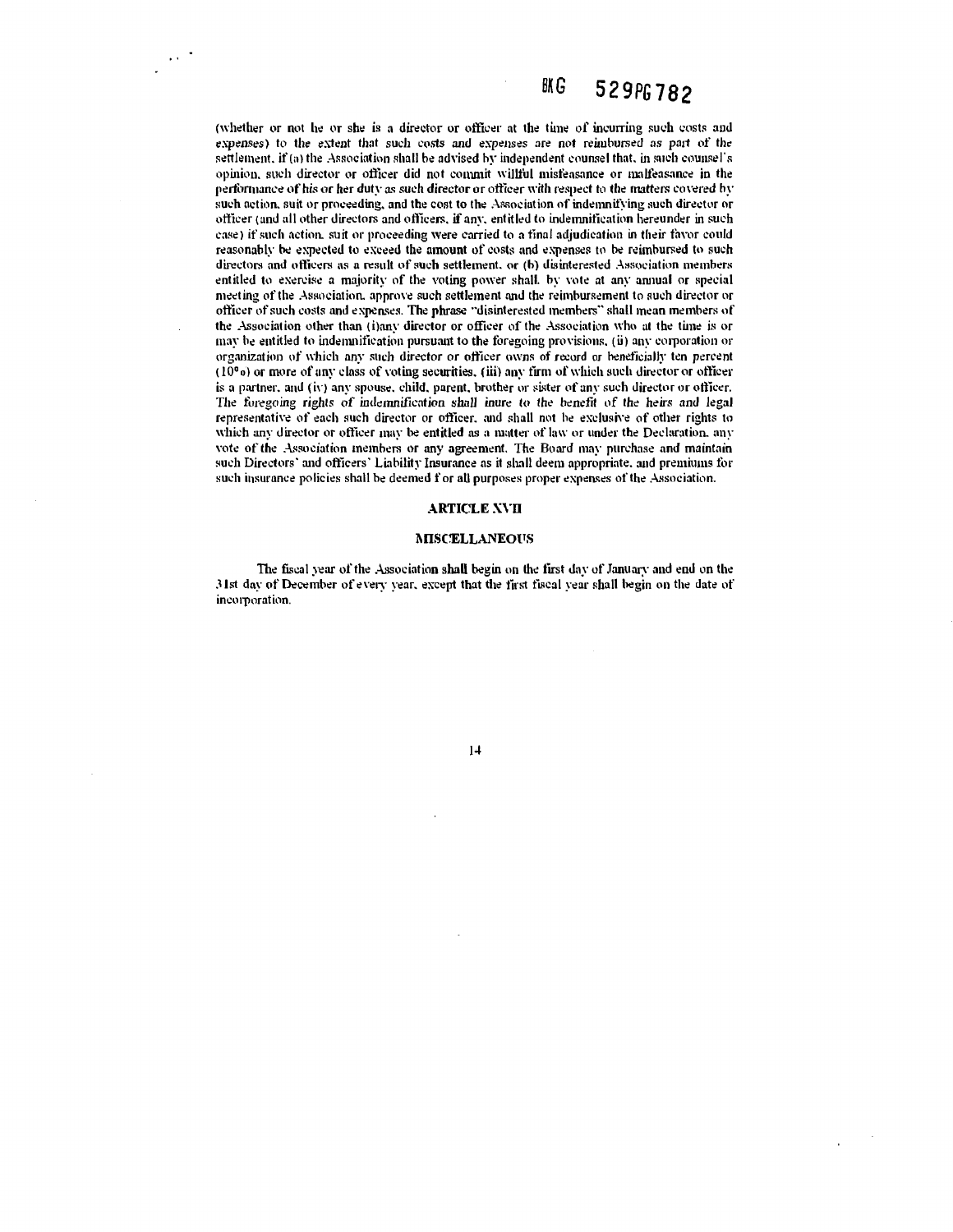#### **CERTIFICATION**

I, the undersigned, do hereby certify:

 $\ddot{\phantom{0}}$ 

THAT I am the duly elected and acting secretary of the Village Green Homeowners Association of Charleston, Inc., a South Carolina corporation, and,

THAT the foregoing By-Laws constitute the original By-Laws of said Village Green Homeowners Association of Charleston, Inc., as duly adopted at a meeting of the Board of Directors thereof, held on the  $3<sup>rd</sup>$  day of March, 1993.

IN WITNESS WHEREOF, I have hereunto subscribed my name this  $15$  day VILLAGE GREEN HOMEOWNERS ASSOCIATION, INC. of March 2005.

٤ K GTILL لمعا Secretary Withess tia witne §s The foregoing instrument was achnowledged before me by its<br>naker.<br>Sworn before me this 15 day of <u>Mavch year of 2005</u>

Seal

Notary Public for South Carolina

My commission expires

15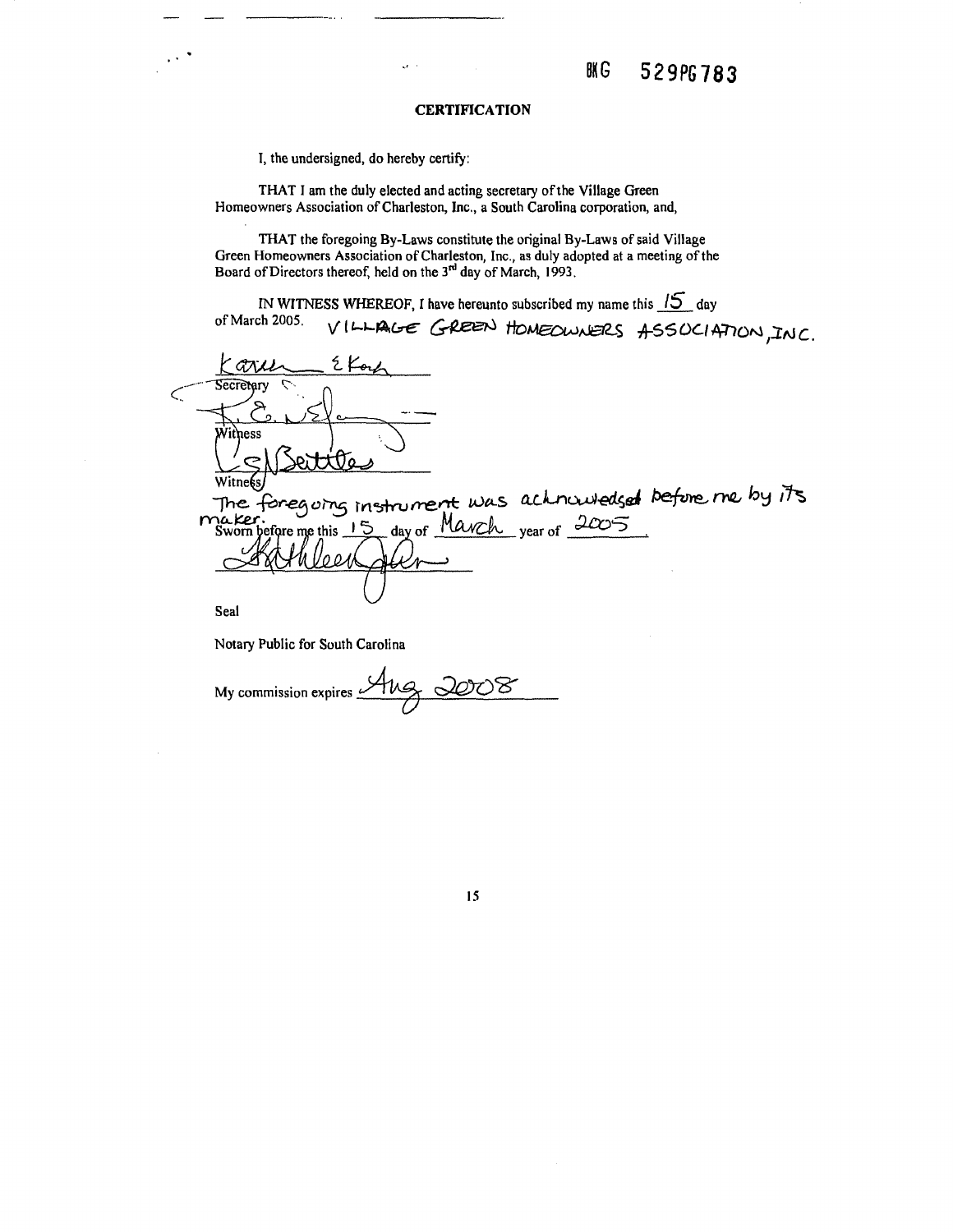REC'D. PAYMENT PER CLERK<br>RMC OFFICE RMCOFACE ~ CHARLESTON COUrm, SC

) ) )

STATE OF SOUTH CAROLINA )

# COUNTY OF CHARLESTON

# FIRST AMENDMENT TO THE BYLAWS OF VILLAGE GREEN HOMEOWNERS ASSOCIATION, INC.

THIS FIRST AMENDMENT to the Bylaws of Village Green Homeowners' Association, Inc., is date September 20, 2007.

WHEREAS the Bylaws of Village Green Homeowners Association, Inc. were adopted on March 3, 1993; and

WHEREAS said Bylaws were recorded in the RMC office for Charleston County, South Carolina, on March 15, 2005, in Deed Book G 529 at Page 769; and

WHEREAS the Village Green Homeowners Association, Inc., held a special meeting on September 17, 2007, which was duly noticed to all members, and as certified by the officers of the Association in the Certificate of Authority attached hereto;

NOW THEREFORE, pursuant to Article XIV, Section 1 of the Bylaws, upon vote of a majority of a quorum of members present at a meeting duly called for such person in person or by proxy, the Bylaws as originally recorded in Deed Book G 529 at Page 769, are hereby amended to add the following provision, which shall be effective as of the date this Amendment is accepted for recording at the office of the RMC, Charleston County.

# **ARTICLE XVIII**

# FINES

Failure of a Member to comply with the Covenants and Bylaws of Village Green Homeowners Association, Inc. (hereinafter "Association") as amended, shall result in the imposition of fines of twenty five dollars (\$25.00) per day, per violation. Said fines shall only be effective after written notice is sent to the noncomplying member which outlines the violation(s), and a reasonable amount of time as specified by the Board for the noncomplying member to cure said violation(s). Said fines shall continue to accrue daily until the member cures the violation and is deemed by the Board to be in compliance with the Covenants and Bylaws. Should the member be deemed by the Board to be in compliance, but thereafter violate the same provision within one (1) year from the date of original notice of the prior violation, the Board may levy further fines as provided in this Amendment, without having to provide new notice to the noncomplying member.

The noncomplying member is further responsible for all costs incurred by the Association for enforcing the Covenants and Bylaws, which include attorney's fees, property management fees, and any additional costs and fees associated with the collection of these debts. Should a noncomplying member refuse to pay all fmes associated herewith, the Association may seek all legal and equitable remedies through appropriate court action. Furthermore, the Association may place a lien on the noncomplying member's property. The noncomplying member shall be liable

the community of the first of the community of the community of the community of the community of the community of the community of the community of the community of the community of the community of the community of the c

hand and are a strained by a strain

1971年1月1日の第1回の開催の開催を開催する。<br>1982年1月13日

 $\overline{1}$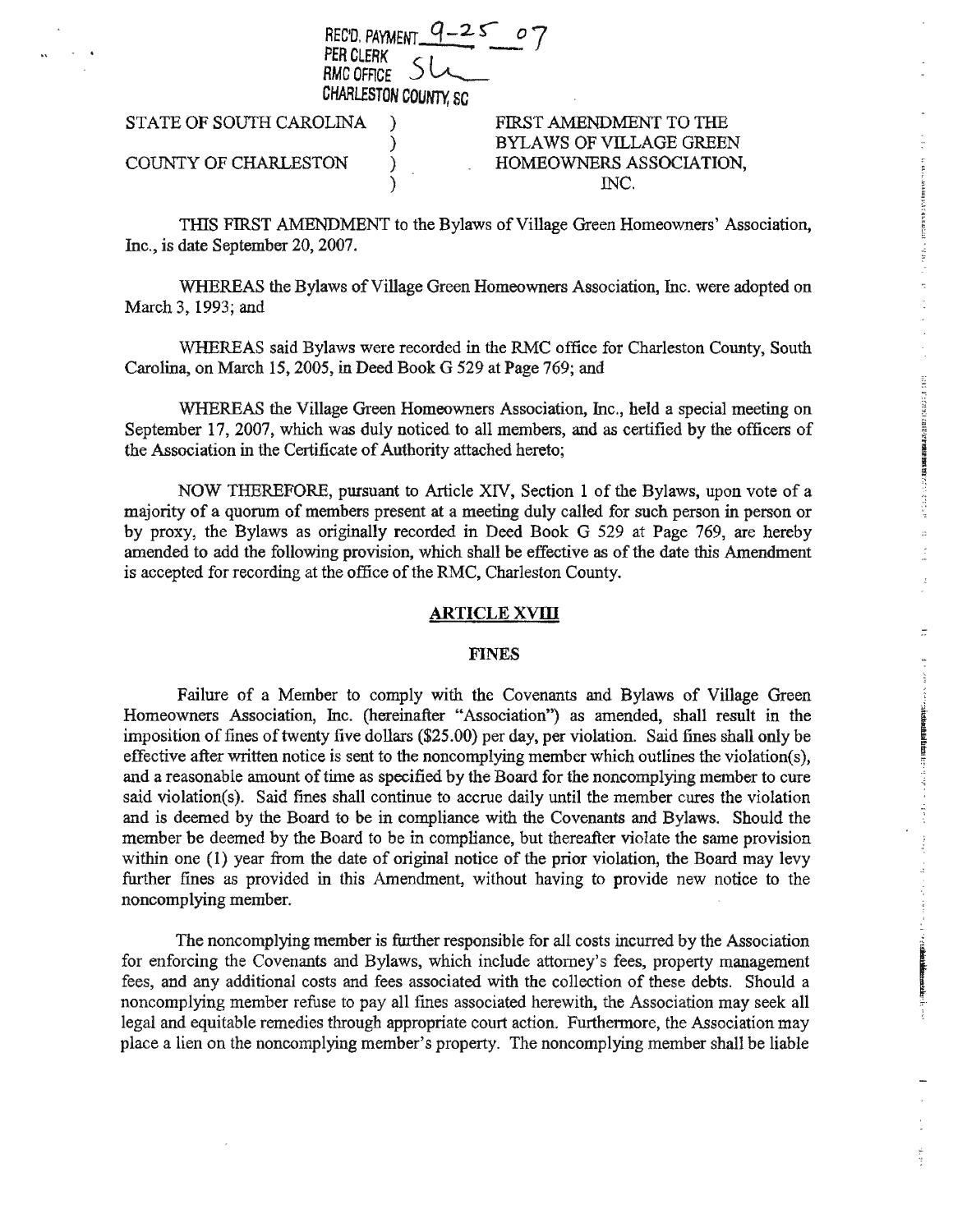for all costs associated with the imposition of the lien and court costs, including reasonable attorney's fees.

Failure of the Board to enforce these Covenants and Bylaws shall in no way constitute or be deemed a waiver. The Board shall retain all right to proceed against any noncomplying member at any time of noncompliance.

# **CERTIFICATION**

I, the undersigned, do hereby certify:

THAT I am the duly elected and acting secretary of the Village Green Homeowners Association, Inc., a South Carolina Non-profit corporation, and

THAT the forgoing Bylaw Amendment was adopted by a majority of a quorum of Members present at a meeting held on September 17, 2007.

IN WITNESS WHEREOF, I have hereunto subscribed my name this 20th day of September 2007.

September 2007.<br>
VILLAGE GE<br>
ASSOCIATIC<br>
Witness<br>
Witness<br>
A<br>
It's: Secretary

Cather Q- Reprus

VILLAGE GREEN HOMEOWNERS ASSOCIATION, INC.

Manguna

STATE OF SOUTH CAROLINA ) COUNTY OF CHARLESTON )

PROBATE

PERSONALLY appeared before me the undersigned witness who, on oath, says that (s) he saw the within named Village Green Homeowners Association, Inc., a South Carolina non-profit corporation, by John S. Halstead, its Secretary, seal and as their act ad deed deliver the within written Amendment to the Bylaws of Village Green Homeowners Association, Inc., and that (s)he with the dther witness witness get the execution thereof.

SWORN to before me this  $20^{th}$  day of September 2007.

<u>14 Like O Repu</u>

My Commission Expires: 5/2/2016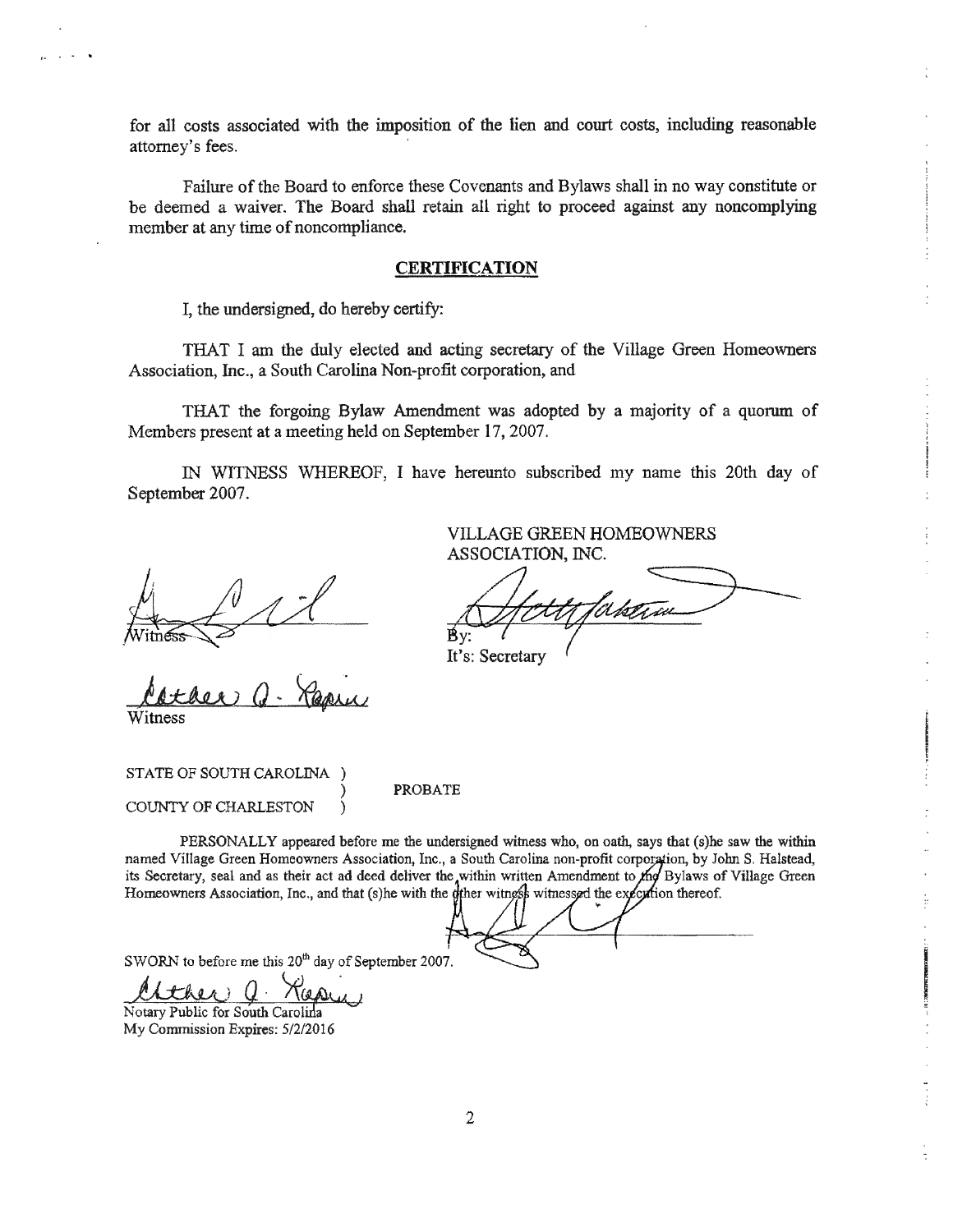

STATE OF SOUTH CAROLINA ) COUNTY OF CHARLESTON  $\qquad$ )

AMENDMENT TO THE BYLAWS OF VILLAGE GREEN HOMEOWNERS ASSOCIATION, INC.

WHEREAS, the Bylaws of Village Green Homeowners Association, Inc. were recorded in Book G529, Page 769 of the Charleston County RMC Office on March 16, 2005 and amended by instrument recorded on September 27, 2007 in Book S639, 756 (collectively the "Bylaws");

)

WHEREAS, Article XIV, Section I of the Bylaws provide, in part, that the Bylaws may be amended by a majority vote, in person or by proxy, of a quorum of members present at a regular or special meeting duly called for such purpose; and

WHEREAS, the following amendments to the ByLaws have been approved by the members in accordance with Article XIV, Section 1 and the Association is desirous that said amendments be made of record;

NOW, THEREFORE, KNOW ALL MEN BY THESE PRESENTS, the By-Laws are amended in accordance with Article XIV, Section 1 of the Bylaws so that after additions and amendments the referenced section(s) shall read as follows:

I. ARTICLE VI, Section 5 shall be amended so that after amendment, it will read as follows:

**Section 5 Election.** Except as otherwise provided in this Article, directors shall be elected by secret written ballot at the annual meeting of the members. At such election, the members or their proxies may cast, in respect to each vacancy, as many votes as they are entitled to exercise under the provisions of the Declaration of Covenants, Conditions and Restrictions for Village Green Subdivision, as may be amended from time to time. The candidate(s) receiving a majority vote of the quorum present at the meeting shall be elected.

2. ARTICLE VI, Section 6 shall be amended so that after amendment, it will read as follows:

**Section 6 Removal.** Any director may be removed from the Board, with or without cause, by a majority vote of a quorum present at a regular or special meeting of the Association.

3. All other provisions of the Bylaws will remain in full force and effect.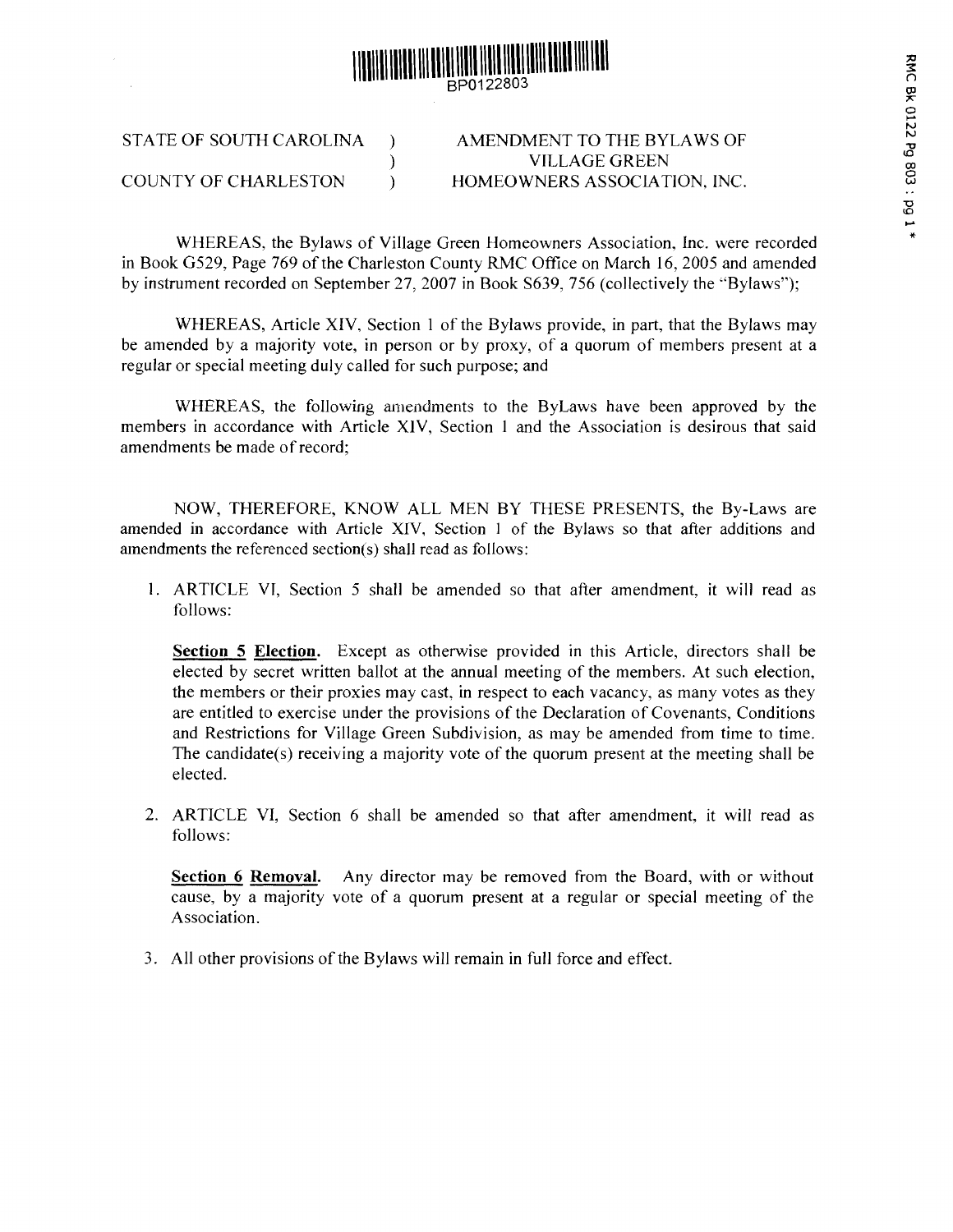IN WITNESS WHEREOF, Village Green Homeowners Association, Inc. has caused this instrument to be executed this  $\mathbf{G}^{H_1}$  day of  $M_A \gamma$ , 2010.



#### STATE OF SOUTH CAROLINA  $\mathcal{E}$ **COUNTY OF CHARLESTON**  $\lambda$

The foregoing instrument was acknowledged before me this  $4^{+6}$  day of May 2010 by Village Green Homeowners Association, Inc., by R.E. DELANEY , its

Notary Public for South Carolina My Commission Expires My Commission Expires: September 11, 2017